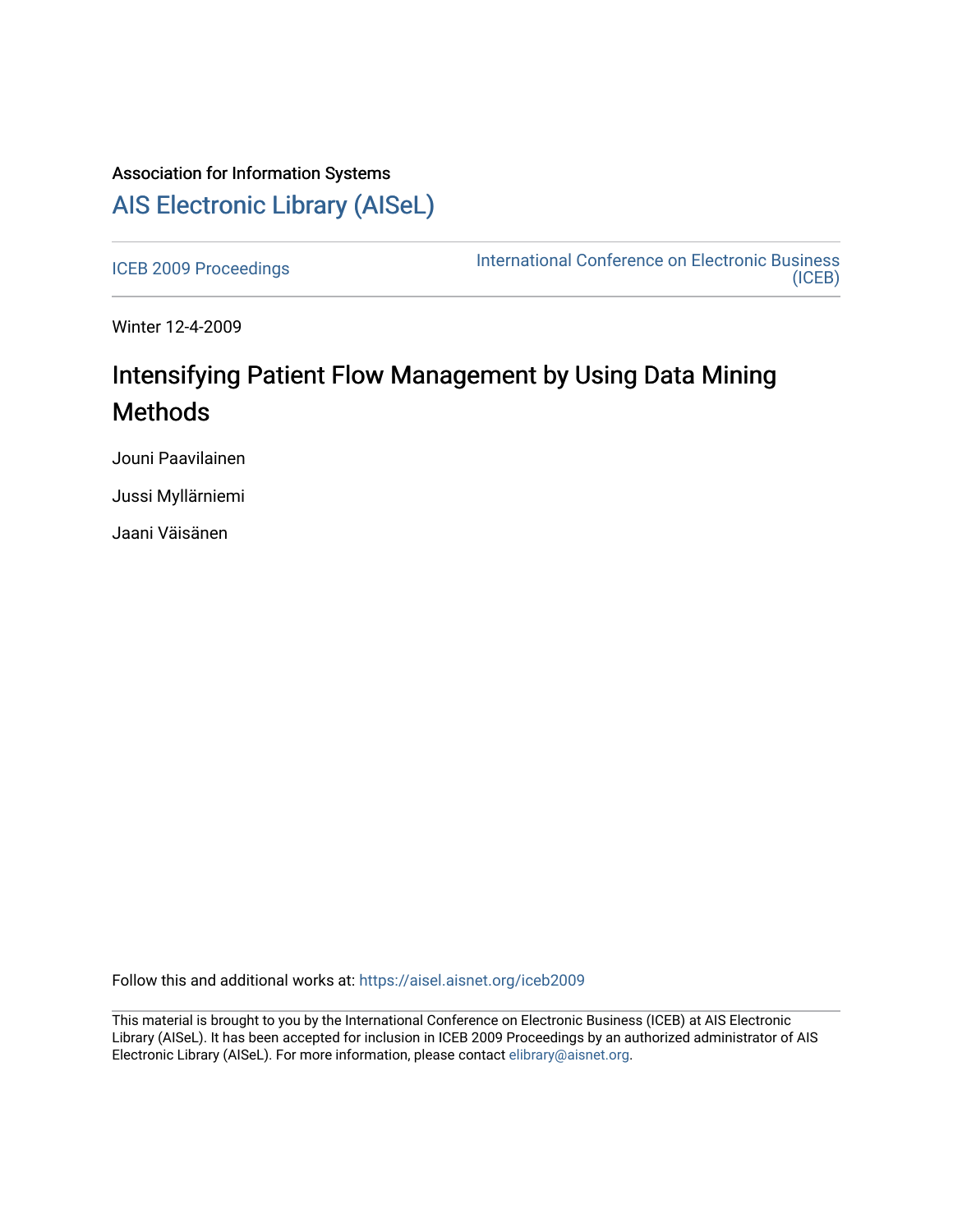## **INTENSIFYING PATIENT FLOW MANAGEMENT BY USING DATA MINING METHODS**

Jouni Paavilainen<sup>1</sup>, Jussi Myllärniemi<sup>2</sup>, and Jaani Väisänen<sup>3</sup> Department of Business Information Management and Logistics, Tampere University of Technology, Finland <sup>1</sup>jouni.paavilainen@tut.fi; <sup>2</sup>jussi.myllarniemi@tut.fi; <sup>3</sup>jaani.vaisanen@tut.fi

## **Abstract**

Health care organizations need means to process the patient flow-related data into meaningful information in order to understand and manage complex patient flow networks. In this paper we present a theoretical framework of the patient flow management process and examine how this process could be intensified with the help of data mining methodology. Based on the empirical findings in a case organization, a Finnish special care hospital, the potential of suitable data mining methods, like sequence analysis, is evident. Using the data mining methodology, huge amounts of data could be processed into relevant and reliable information to support decision-making. As a result, the overall quality and effectiveness of the patient flow network would be improved.

**Keywords:** Health Care, Patient Flow, Patient Flow Network, Patient Flow Management, Data Mining, Sequence Analysis

## **Introduction**

Throughout the world, the pressure for intensifying health care services is high. Demand for the services is increasing rapidly due to e.g. ageing, while even the current level of the health care costs is considered to be too high in many countries. [1] Therefore, in future, more services should be offered with existing resources. Based on our previous researches concerning the health care network in Tampere, Finland [2] [3], the health care related expenses could be efficiently controlled by intensifying the management of patient flows. The main function of a health care system is to provide patient flows, the functionality of which thus affects directly the cost of the system [4]. Consequently, the intensified management of the patient flows could result in remarkable benefits.

Despite the importance of the matter, there is a lack of broad understanding when it comes to the formation of the whole health care network and its patient flows [1]. Thus, the biggest challenge is to clarify the overview of the complex network formed by various organizations and units with different responsibilities and functions. It is claimed that instead of concerning the whole network, individual health care units currently develop their own operations usually separately from each other [5].

But how can the broader understanding of patient flow network be achieved in order to manage the service system better? It is found that health care organizations record huge amounts of patient flow-related data, but do not have the means to analyze and process it into relevant information for management and development purposes [6]. Therefore, there is a need for analyzed information which could be utilized in the decision-making concerning the development of a whole health care system. It seems that data mining methods could be an efficient approach to tackle the challenge, as they are designed to process large amounts of data and find notable correlations among it [7]. Regardless of this, the utilization of data mining in this field is not systematically studied [8].

In this paper, we consider patient flow management in Finnish health care environment and especially in Hatanpää hospital, which is the municipal special health care provider in the city of Tampere. The hospital serves citizens mainly in surgeries and orthopedics as well as in internal and infectious diseases. The hospital management has recognized challenges in the patient flow management. The challenges are related to both internal operations of the hospital but also to the whole health care network of Tampere. This paper concentrates on the challenges that could be resolved by processing the patient flow-related data into useful information more effective than today.

The paper is organized as follows. In the theoretical part, we form the concept of patient flow management based on the existent literature and our earlier research, as well as present the concept of data mining. After that, we examine the patient flow management practices in Hatanpää hospital; what kind of patient flow-related data is recorded and which are the current methods for analyzing it. Finally, we examine via an example how the use of data could be intensified with the help of data mining methods. To conclude, the point of interest of this paper can be stated as follows: how patient flow-related data is refined into information at the moment in order to manage processes that provide patient flows, and how this could be intensified by using data mining methods.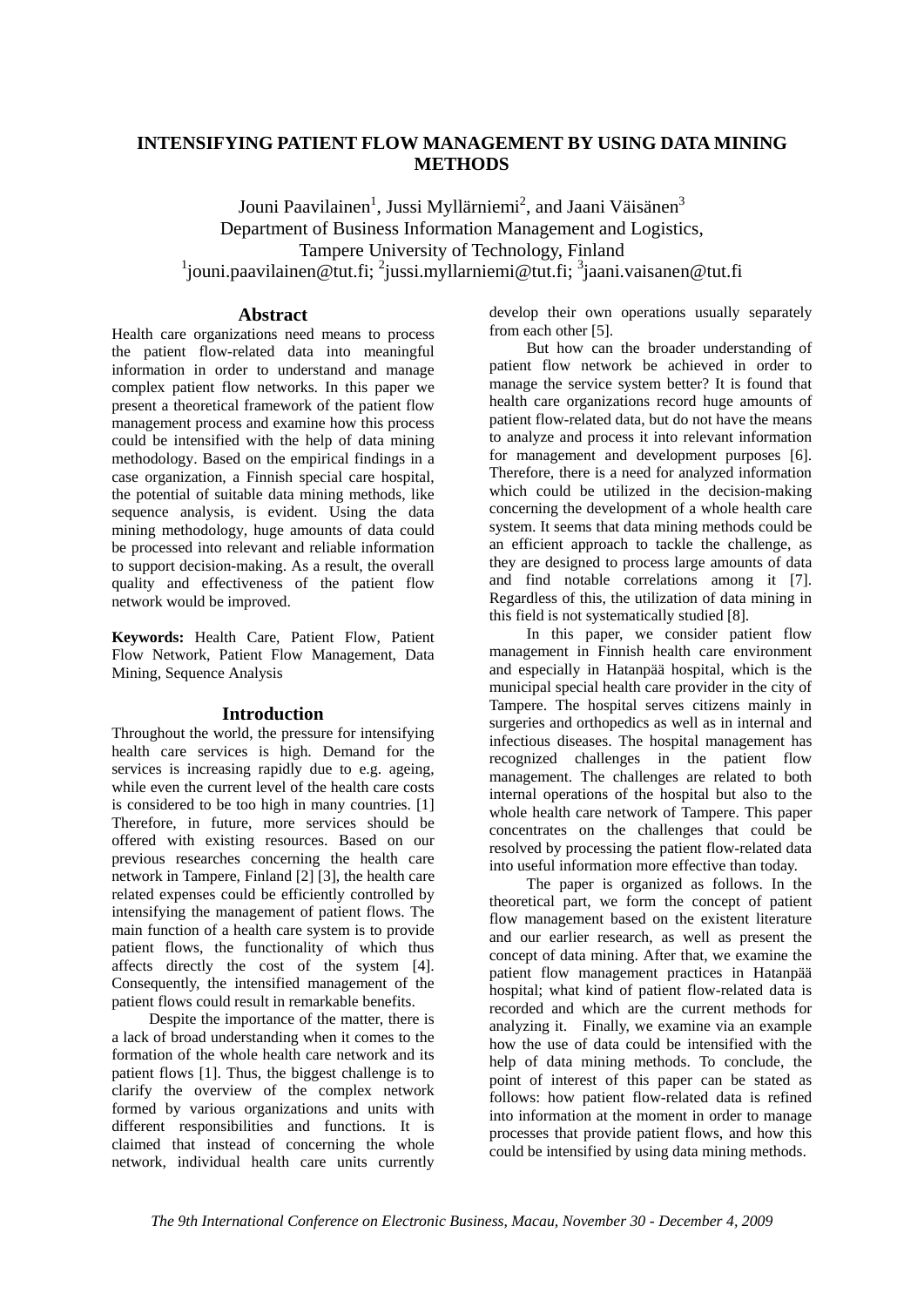#### **Theoretical Framework**

In this chapter, we examine the concepts of a patient flow and a patient flow network, and based on them, present a theoretical framework for intensifying the patient flow management. At the

caused by the structure of the service system itself is much bigger that the one caused by the randomness of patient arrivals and their diagnosis. [5]. Hence, once a health care organization has a grip of its patient flow network, the variation of



*FIGURE 1. Patient flow for patients at a family practice clinic [4]*

end of the chapter, we present the data mining methodology, which could be used when processing data into information in order to intensify the patient flow management.

#### **Patient Flow Management**

The term patient flow refers to the movement of patients between different operations of health care units. Four common characteristics are mutual to all patient flows:  $(1)$  an entrance,  $(2)$  an exit,  $(3)$  a path connecting the entrance to the exit, and (4) random health care elements along the path. So, between entrance and exit, there are a set of units that the patient may encounter and, at the same time, exploit units' resources (e.g., beds, examining rooms, physicians, nurses, and medical procedures). This implies that patient flows can be depicted as a network. [4] Figure 1 is an illustration of this kind of network. In this example, the setting is quite simple with only few units and a quite little variety of patients. Considering a whole hospital with dozens of units and hundreds of patient groups, the overall network becomes much more complex.

It is important to dissect the whole network instead of separate units. To improve the flow, hospitals must view the problem in terms of an interdependent system rather than individual departments. The units that actually deliver the care in hospitals are tightly linked. Therefore, understanding patient flow requires looking at the whole care system, not just the isolated unites. Any individual department that often improves flow by itself in its area in fact relegates the problem to other dependent departments. [5] So, it can be stated that an understanding of patient flow is needed to manage a health care facility. Patient flow through different health care units is equivalent to the demand for services of these units [4]. Thus, an effective resource allocation and capacity planning are contingent upon the patient flows.

Studies reveal that it is a common but incorrect assumption that patient flows are a result of randomness. When analyzed, the variation demand can be managed. Consequently, quantitative tools, like forecasting and queuing models, can be used to help decision makers to estimate what resources (e.g. medical staff and equipment) will be required. [4] That is, resource allocation can be done much more accurately and flexibly when the operation is considered as a network of patient flows. [9]

It is now stated that the understanding of patient flow network is important, but how can this intellect be achieved? The concept of knowledge plays a key role in managing the health care services. Hence, one must have a wide knowledge about the system to steer it efficiently. [10] The term knowledge here refers to the outcome of human action which takes place in decision-making situations. This knowledge is acquired from information, which in turn is processed from data. [11] As mentioned earlier, a huge amount of data related to patient flows is recorded every day by the healthcare organizations, but this data seems to be used only for periodical simple reporting. Thus, the data should be processed into information and knowledge more efficiently than today.

At a general level, the data cultivation into information and knowledge is an iterative process [11] [12] [13]. Using this general theoretical framework as a basis, the authors have made a framework for intensifying the patient flow management in their earlier research [3]. This framework is illustrated in Figure 2. The intensification of patient flow management can be seen as an iterative process. This process proceeds as follows:

**Hospital resources (1.)** include all the tangible and intangible capital the hospital possesses. The former includes e.g. staff, facilities, equipment and materials. The latter means intellectual capital meaning e.g. the expertise and processes of the hospital. These resources **make it possible to provide (2.)** chosen care services for the customers, that is, produce patient flows including all the needed services. The amount and quality of the resources dictates how good the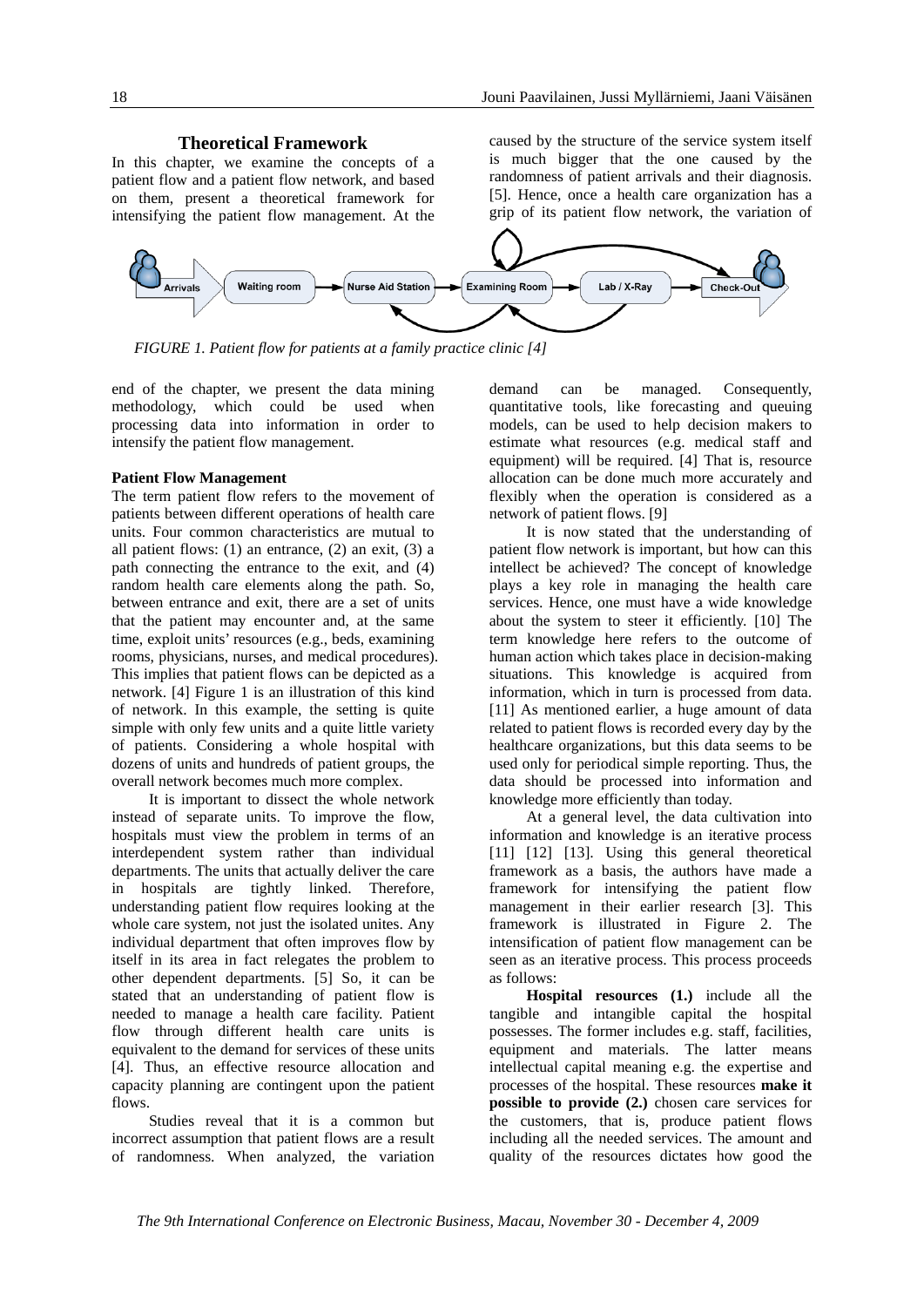patient flows can be arranged.

From an operational perspective, **patient flows (3.)** can be thought of as the movement of patients through a set of locations in a health care facility. Concerning the patient flows, a huge amount of data **is recorded (4.)**. This data is related to things like sources and destinations of the patients, queuing, utilization of support services, and durations of different phases.

**Data related to patient flows (5.)** can be divided into two different categories: operational like bottlenecks – of the current state of the system as well as forecast the future demand in order to anticipate what resources will be required [4]. So, the achieved information about the network helps decision makers to manage patient flows better, which lead to better flows. This comes with great significance, for potential benefits of better flows include better clinical outcomes, improved patient safety, greater patient and staff satisfaction, and improved financial performance [5].



*FIGURE 2. A theoretical framework for intensifying patient flow management [3]*

data in operational IT systems and the data stored in **(6.)** different kinds of data warehouses in order to use it at a later date. To utilize the data in monitoring and management of the flows, it must **be processed into (7.)** information. This can be done by using various methods, including:

- Basic reporting using e.g. Microsoft Excel
- Measuring pre-defined key-figures
- Traditional mathematical and statistical methods
- Different kinds of data mining methods, e.g. clustering, segmentation and associate analysis
- Modelling and simulation methods.

**Information related to patient flows (8.)** can also be divided into two categories, though the difference between them is quite flexible. Operational information is related to daily processes and can be used to monitor and manage them. Strategic information for its part is used by the top management in order to make middle and long term strategic decisions. In other words, information related to patient flows **supports the development of (9.)** hospital resources. As stated earlier, effective resource allocation and capacity planning are contingent upon patient flows.

As said, the understanding of the patient flow network offers many possibilities to develop the system. One can identify and fix the problems –

#### **Data Mining**

Data mining is defined as "…the process of selection, exploration, and modeling of large quantities of data to discover regularities or relations that are at first unknown with the aim of obtaining clear and useful results for the owner of the database" [14]. Considering the definition above, data mining would seem to be a useful tool in examining patient flow related data for the following reasons:

- The amount of data in the patient flows is seemingly large (tens of thousands of observations)
- Considering the amount of different units and the total number of all possible patient flows, the data structure is rather complex
- The underlying patterns in such a large data mass are most likely unknown at first.

The advantage of data mining over any traditional statistical techniques is that in statistics, there is usually a hypothesis based on some kind of a priori knowledge, and this hypothesis is then tested on the data in order to conclude whether the hypothesis is true or not [15]. In data mining, no prior knowledge is needed [14], which does not restrict the user into dealing with assumptions or preconceptions that might not be known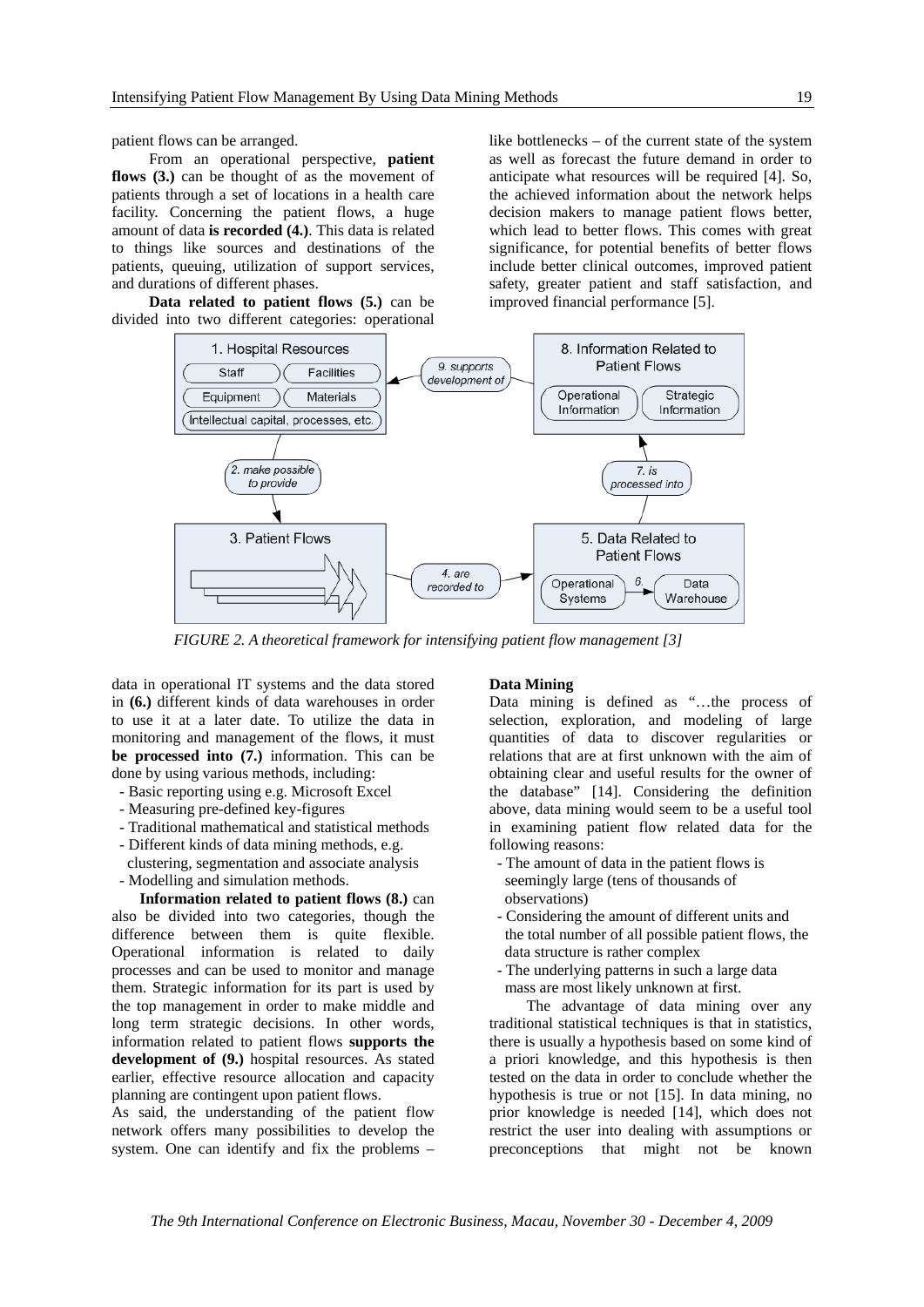beforehand in the first place. Therefore, the authors propose that different data mining techniques would provide significant improvement over traditional statistical techniques in step 7 of the Figure 2.

In the light of framework illustrated in chapter 2.1., the point of interest of this study can be stated as follows: **How patient flow related data is refined into information in order to manage processes that provide patient flows, and how this could be intensified using data mining methods.** 

## **Patient Flow Management in Hatanpää Hospital**

corresponds to the step 4 in the theoretical model presented in Figure 2. The substantial content of the recorded data is described later in this chapter.

In **the second step** selected data is collected from Pegasos and the auxiliary systems in order to move them to the data warehouse (DW) provided by SAP. In this point, the data is structured and harmonized using EDM-system. This step corresponds to the step 6 in the theoretical model.

In **the third step**, the data related to patient flows is processed into useful information. In case of daily used operational information, this is done by getting the desired data straight from the operational systems by the users (3a). In case of strategic data used by the hospital administration and management, the desired information is



*FIGURE 3. Patient flow management in Hatanpää hospital from the information flow point of view [3]* 

researchmade in Hatanpää hospital [3] is presented. First, we examine how patient flow related data is recorded for the moment and how it is used for patient flow management purposes. The actual process is illustrated in the light of the theoretical framework presented in the previous chapter. After this, the main challenges of the current process are discussed.

## **The Overall Process**

According to our research, patient flow management in Hatanpää hospital can be seen as an iterative process which is illustrated in Figure 3.

**The first step** in the real process takes place, when users working with patients (e.g. doctors, nurses and receptionists) record patient flow related data to different operational information systems. The main system is called Pegasos provided by Logica. Besides it, there are a group of auxiliary systems as well as independent systems, which all have different levels of interfaces with it. This step

generated using the report functionalities of the data warehouse (3b). Also different stakeholders get their information through the warehouse. This step as a whole corresponds to the step 7 in the theoretical model.

In **the fourth step**, the adopted information is used in the hospital's decision-making to support the development of hospital resources, in the first place its intellectual capital. The improved resources make it possible to react to the challenges of turbulent health care environment and to provide better patient flows. This step as a whole corresponds the steps 9 and 2 in the theoretical model.

#### **Challenges in Processing the Recorded Data into Strategic Information**

Many challenges and remarks related to the patient flow management process have been identified in Hatanpää hospital. Development is needed in every step presented in the model at figure 3. In this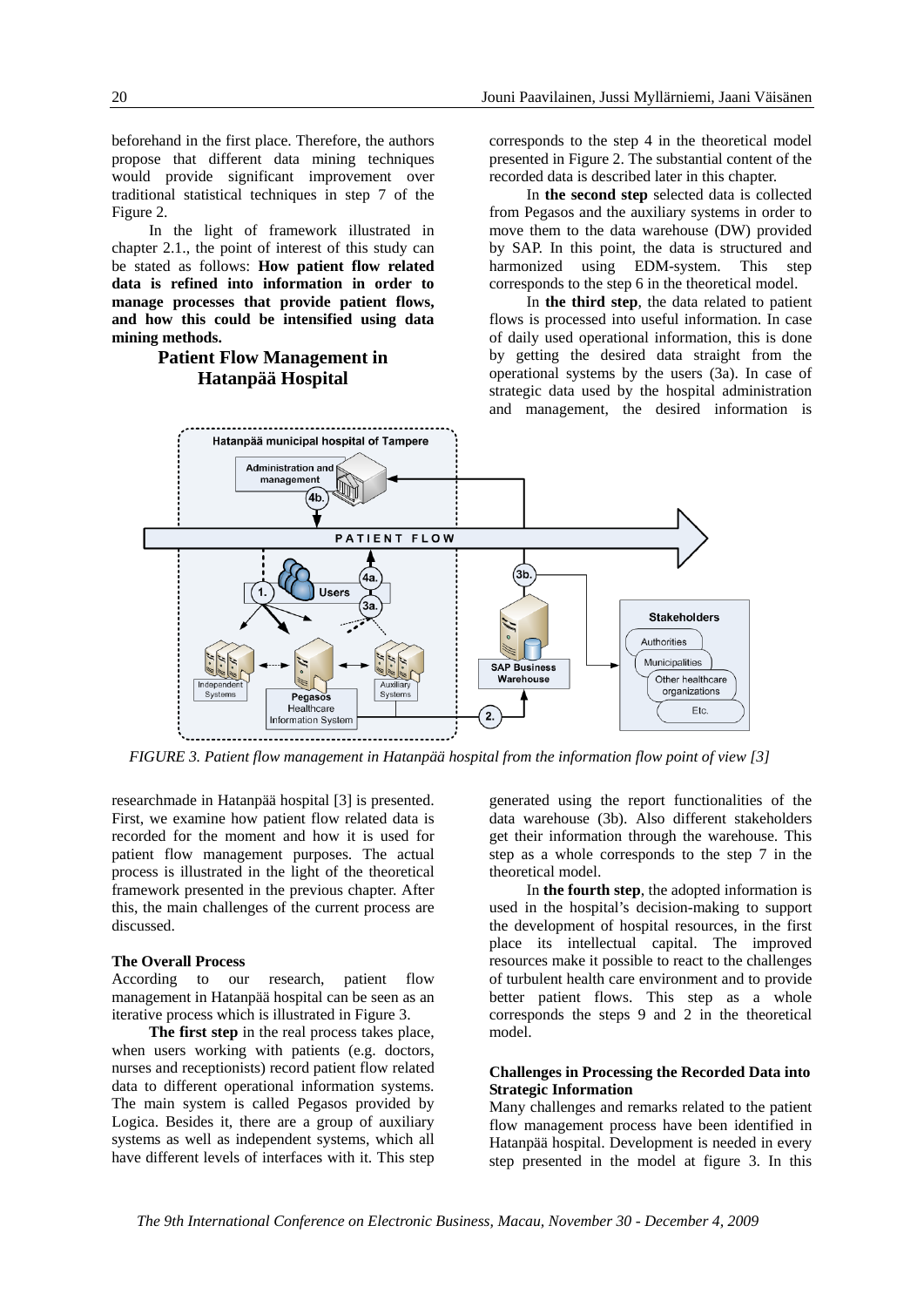paper we will focus on the step 3b, where data is processed into strategic information for the hospital management and administration. For understanding the challenges in this step, we first shortly describe the data the hospital records.

The substantial content of the recorded data related to patient flows is illustrated in figure 4. During the life cycle of a patient flow that typically starts from the entrance of a patient, the data is recorded into many different information systems. Though the data is mainly used in patients' health care, it can also be used in managing the whole hospital. Besides collecting the basic parameters of the patient, such as age, gender and diagnosis, the hospital unit records all kind of the basic information about patient flows, like volumes of the patient groups, prices of care, durations of stays, and patients' former and coming health care unit. This data is used to form some health care unit and patient group specific parameters. For example, average duration of stay is derived from patient

state of the system. Thereby, the hospital needs new methods and better means for decision-making in order to control and manage patient flows more efficiently. The hospital has indications, like huge data mass and the data warehouse, for optimization and even forecasting the operations, but so far data mining methods have not been used for achieving, for example, better understanding of patients' behavior and hospital's own operations. This has lead to problems, like un-optimized resource allocation and inefficient capacity utilization.

Challenges in the data processing are related to the hospital's internal operation, but also to the inter-organizational activities in the health care network of Tampere. The organizations in the network share enormous amount of data and the shared data structure is so complex that the data processing with traditional methods, like Microsoft Excel, is almost impossible. [3] Limitations of data processing methods of the hospital together with the complex health care environment inflict



*FIGURE 4. The substantial recorded data related to patient flows* 

specific parameters. On the other hand, some health care unit specific parameters are primary parameters, like bed counts, that are recorded for managing the operations of the hospital.

The health care unit specific parameters together with patient related parameters offer for the management a key to observe and manage the efficiency of the hospital. However, in the complex and turbulent environment with multiple changing parameters, it is difficult and challenging to gain the overall understanding of the service system the hospital offers. Thus, the transformation of the data into the strategic information for supporting the decision-making is a challenging task.

According to our research [3], Hatanpää hospital suffers of insufficient use of the patient flow-related information that is mainly caused by ineffective information utilizing methods. The decision-making is usually based on the simple periodical reports, which do not reveal the overall deficiencies of reporting and measuring the right things. In other words, there is a need of versatile and processed information as supporting the decision-making. One must analyze the patient flows and after that, optimize them by using the gathered information over them.

The current incapability of the process can be illustrated through the following example. When a patient enters the patient flow, patient-related data is being recorded into the Pegasos system (see Fig. 3). At this moment, the system generates pre-determined reports that examine the patient flow at unit-level. This means that the reports only reveal the patient flow parameters (e.g. the duration of the stay) in a specific unit, such as an x-ray unit or examination room, but they do not examine the dependencies between the parameters from separate units. The above setting is examined in the next chapter, in which a selected data mining method is used to examine the whole network instead of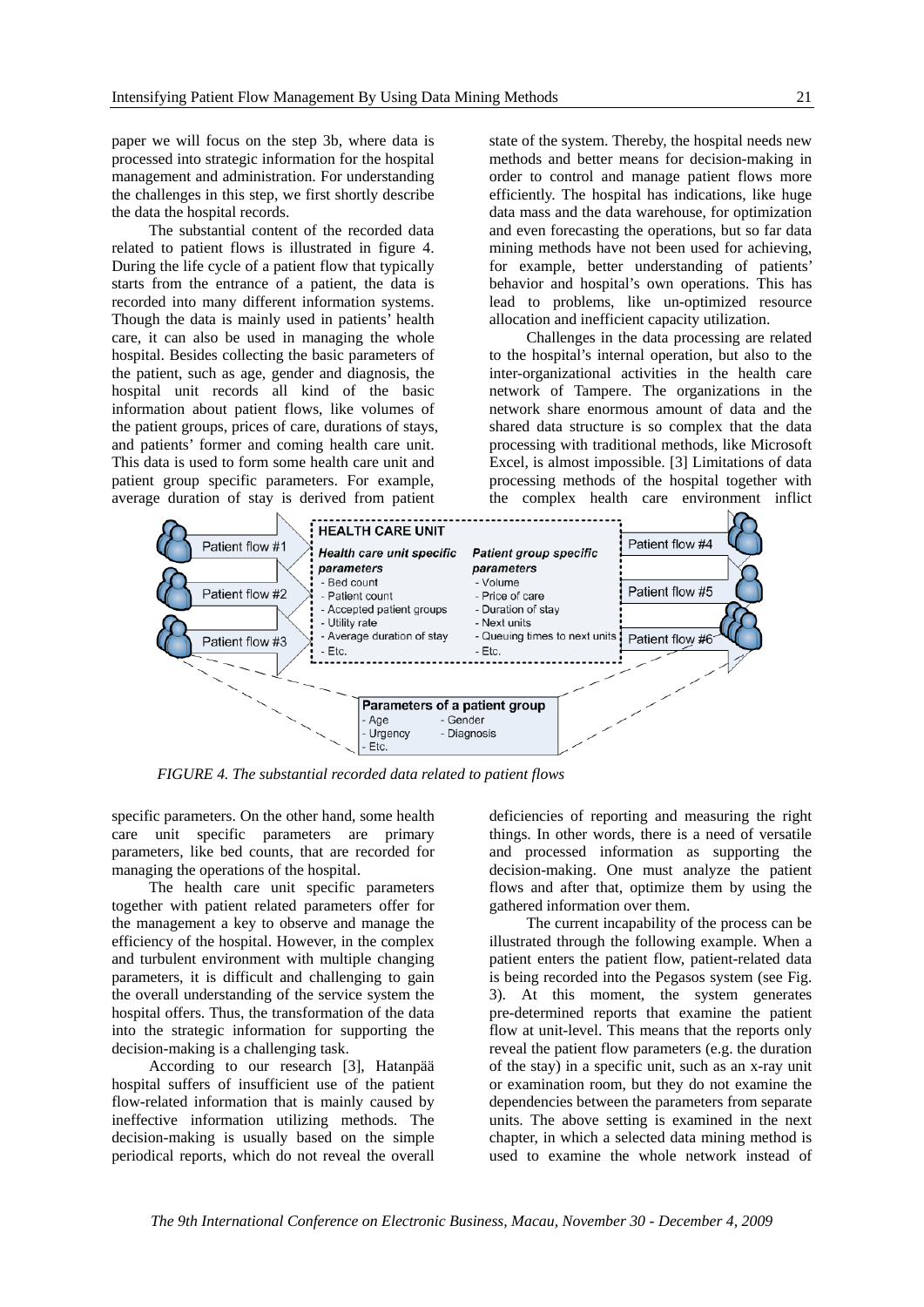single units. This is done in order to optimize the entire system, not just single units separately.

## **Potential of a Selected Data Mining Method in Hatanpää Hospital**

Currently, as mentioned, the pre-determined reports related to patient flows examine the patient flow only at unit-level. That is, they only reveal the patient flow parameters in a specific unit, but they do not examine the dependencies between the parameters from separate units. The authors propose utilizing a data mining method called **sequence analysis** to improve the usefulness of the patient flow data in order to help the hospital administration making better and more informed decisions in their management activities.

Sequence analysis is an extension of a popular association rules technique [16] where the analyst is faced with a task of finding which items occur together the most in a dataset. This technique is often referred to as market basket analysis as it is usually used in order to find out which items customers purchase in stores [14] [17]. A number of probabilistic figures can be used to gain more insight into the occurrences of the different combinations (rules) of items in a dataset. These probabilistic figures can be applied into sequence analysis techniques as well.

In its most simplistic form, an association rule is a logical statement between two occurrences, such as patient visiting the examination room and visiting the x-ray room [14]. More formally, we can write such a rule as follows:

## *examination*  $\rightarrow$  *x*-ray

Most commonly used probabilistic figures describing association rules are support and confidence [14]. The support of a rule is the probability for that specific rule to occur in the dataset, which can be written as follows:

> *support {examination*  $\rightarrow$  *x-ray}* = *Prob (examination*  $\rightarrow$  *x-ray)* = *Prob (examination) \* Prob (x-ray)*

In the example above, support would reveal the proportion of the patients entering both the examination and x-ray rooms from all the patients recorded in the system. Confidence of a rule is the conditional probability of the event B if event A has occurred. By following the example above, we can write the confidence of a rule as follows:

*confidence {examination*  $\rightarrow$  *x-ray}* = *support {examination*  $\rightarrow$  *x-ray} / support {x-ray}* 

In this case, confidence would reveal the

probability of a patient entering the x-ray room if he or she also enters the examination room during the hospital stay. By examining the confidences of items in a patient flow, the hospital management would be able to identify the most strained units that may act as bottlenecks in patient flows. By following our example above, the hospital administration could find out that there is a 90 % probability of a patient having a need to visit the x-ray room if the same hospital visit also includes a visit to the examination room. By utilizing such information the positioning and recruiting of the hospital personnel can be optimized by putting emphasis to the most loaded units.

Association rules, however, do not take into account the order in which the patient goes through the patient flow in the hospital. In order to optimize the patient flows, one first needs to describe them. To this end, the authors propose the use of sequence analysis. Sequence analysis takes into account the temporal order in which the items occur in the dataset [14]. In our example it is probable that the visit to the examination room precedes the visit to the x-ray room. By utilizing sequence analysis it is possible to describe the whole patient flow from the first event (entering the hospital) to the last (leaving the hospital). By using the support and confidence figures, it is possible to identify e.g. the most frequent patient flows by examining the binomial probability of entering into a certain unit or not entering it.

Once the most crucial patient flows have been identified and mapped, the next logical step would be optimizing the patient flows so that the operations of the hospital would better serve its customers. At this point the target hospital has yet to begin the patient flow identification, so any optimization activities are purely on a theoretical level, and is heavily dependent on the hospital management's vision, but different data mining techniques could provide answers for the following patient flow-related issues:

- Predicting the patient flows of individual patients based on their symptoms, urgency, and demographic variables
- Identifying possible jams and blockages in patient flows in advance
- Identifying possible alternatives to patient flows for aforementioned situations
- Shorten any waiting periods during a patient's stay in the hospital
- Decrease the cost of a single patient for the hospital.

#### **Conclusions and Future Research**

At the beginning of this paper, we showed the importance of understanding the health care system as a network of patient flows in order to manage it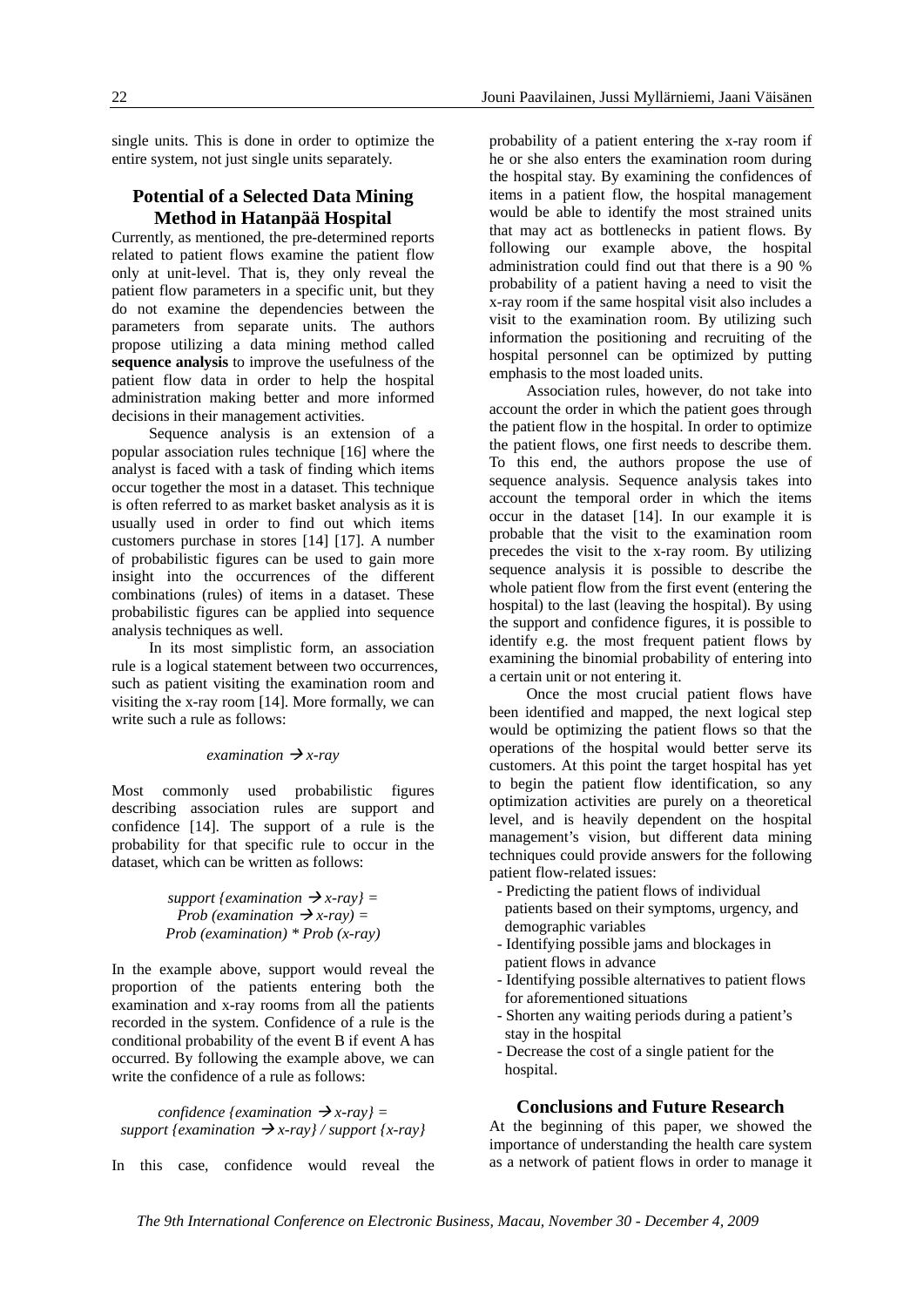better. Then we presented a theoretical framework for intensifying the patient flow management. Besides, we presented the data mining methodology, which could be used to boost the step where the data is processed into information in order to intensify the management activities. In the empirical part of the paper we examined the patient flow management process in Hatanpää hospital through the presented theoretical framework. After that, we focused on the present challenges in processing the recorded data into strategic information, and brought into attention an example of the current, imperfect process. Finally, we proposed utilizing a data mining method called sequence analysis to improve the use of the patient flow data in order to help the hospital administration making better and more informed decisions.

Based on the literature and our earlier research, our hypothesis was that patient flow management could be intensified by using selected data mining methods. The example presented in chapter 4 revealed that data mining indeed could be a very suitable approach for processing huge amounts of patient flow-related data into useful information. This information helps to understand a complex service system and can, thereby, be used to support decision-making as well as the communication about the patient flow-related matters to all interest groups. As a result, the overall quality and effectiveness of the patient flow network would be improved. This means better clinical outcomes, improved patient safety, greater patient and staff satisfaction, and improved financial performance. On these grounds, we recommend that data mining methods would be more utilized in the referred field.

Despite the many opportunities of data mining in this field, there are also many challenges to conquer. One challenge is the ethicality of patient-related data that hinders the utilization of some data. Furthermore, one of the most common challenges is the quality of data. Insufficient and false records of data influence straightly to relevance and reliability of utilized information. One problem is also the organizational culture of the health care organizations. It has not risen to the level where patient flow-related information could be used effectively in developing the hospital activities.

The scientific contribution of this paper is the clarification of the theoretical concept of patient flow management process (Fig. 2) and its applicability to the real life process (Fig. 3), as well as the illustration of the potential of the data mining methods to intensify the process. The paper has also pragmatic significance as it propose a useful tool-set to the end-users for analyzing the actual

data and consequently, new kind of processed information to support the decision-making. Although the study is conducted in a single hospital, the results can be well generalized to other hospitals.

Further research is, however, needed. In future research, the discovered advantages and also challenges of the presented sequence analysis method should be empirically tested. Also the potential offered by other data mining methods, such as neural networks, should be explored.

## **References**

- [1] J. Kujala, P. Lillrank, V. Kronström and A. Peltokorpi, "Time-based management o f patient processes," Journal of Health, Or ganisation and Management, vol. 20, pp. 512-524, 2006.
- [2] J. Paavilainen and S. Toivonen, "Tampere en yliopistollisen sairaalan logistiset proses sit ja tilaresurssit vuoteen 2020 / Tampere University Hospital's Logistic Processes and Space Resources till 2020," Tampere University of Technology, Tampere, Finlan d, 2008.
- [3] J. Väihinpää, J. Paavilainen, J. Myllärnie mi and K. Valkama, "Potilasvirtojen hallin nan tehostaminen Hatanpään sairaalassa / Intensifying Patient Flow Management in Hatanpää Hospital," The City of Tampere, Tampere, Finland, 2009.
- [4] M. J. Côté, "Understanding Patient Flow," Decision Line, vol. 3, pp. 8-10, 2000.
- [5] C. Haraden and R. Resar, "Patient Flow i n Hospitals: Understanding and Controllin g It Better," Frontiers of Health Services Management, vol. 20, pp. 3-15, 2004.
- [6] L. Delesie and L. Croes, "Operations rese arch and knowledge discovery: A data mi ning method applied to health care manag ement," International Transactions in Oper ational Research, vol. 7, pp. 159-170, 200  $\Omega$ .
- [7] E. Turban, R. Sharda, J. E. Arondon and D. King, Business Intelligence: A Manag erial Approach. Upper Saddle River (NJ): Pearson Prentice Hall, 2008,
- [8] M. W. Isken and B. Rajagopalan, "Data mining to support simulation modeling of patient flow in hospitals," Journal of Me dical Systems, vol. 26, pp. 179-197, 2002.
- [9] J. M. H. Vissers, "Patient flow-based allo cation of inpatient resources: A case study, " European Journal of Operational Resear ch, vol. 105, pp. 356-370, 1998.
- [10] H. Laihonen, "Terveysjärjestelmän johtamis en tietovirrat / The Knowledge Flows of